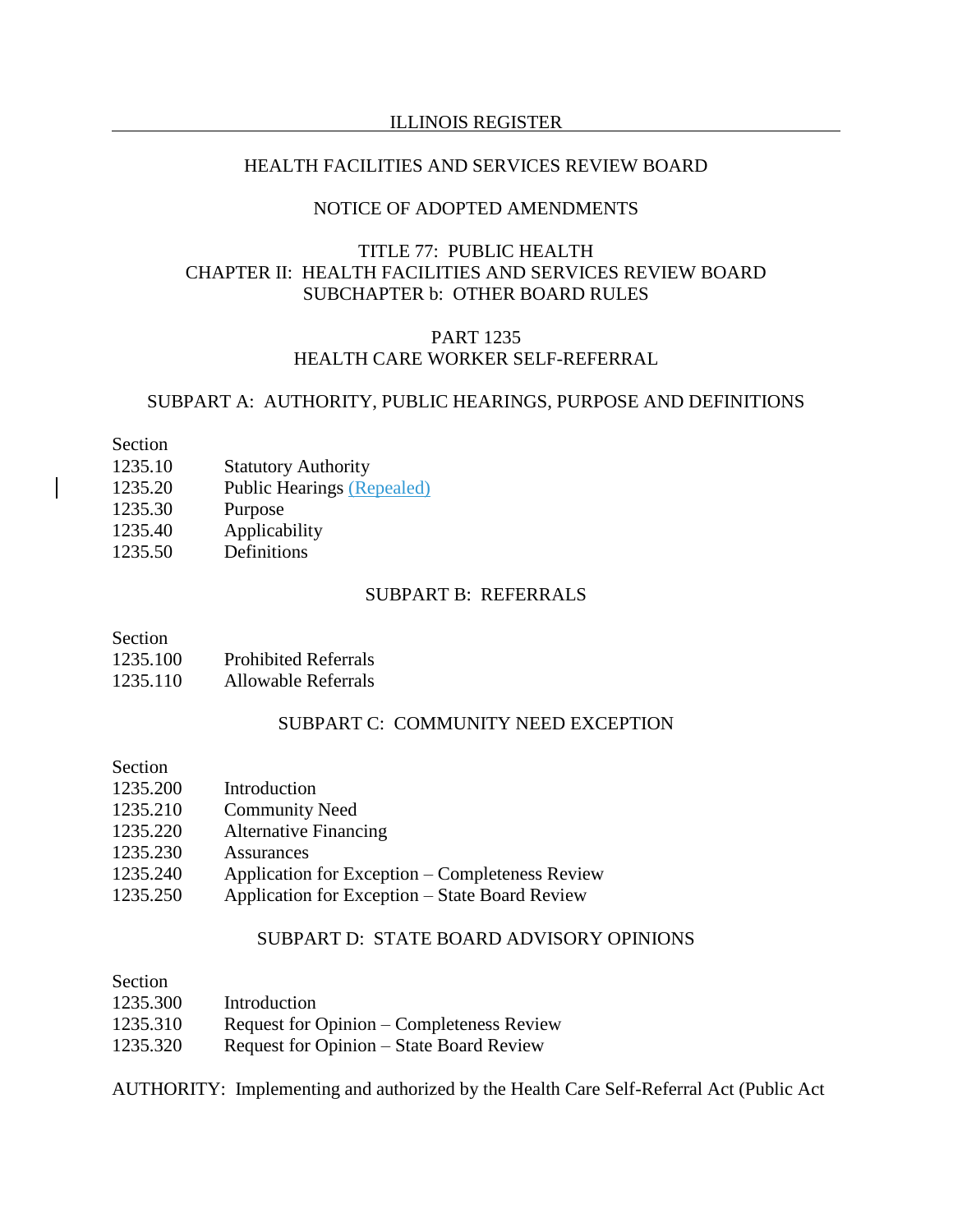#### ILLINOIS REGISTER

## HEALTH FACILITIES AND SERVICES REVIEW BOARD

## NOTICE OF ADOPTED AMENDMENTS

87-1207, effective January 1, 1993.)

SOURCE: Emergency rule adopted 17 Ill. Reg. 402, effective January 4, 1993, for a maximum of 150 days; adopted at 17 Ill. Reg. 8498, effective June 4, 1993; amended at 41 Ill. Reg. effective the set of  $\mathcal{L}$ 

#### SUBPART A: AUTHORITY, PUBLIC HEARINGS, PURPOSE AND DEFINITIONS

## **Section 1235.10 Statutory Authority**

This Part is promulgated by authority granted to the Illinois Health Facilities and Services ReviewPlanning Board (State Board or Board) under the Illinois Health Facilities Planning Act (Planning Act) (Ill. Rev. Stat. 1991, ch. 111½, pars. 1151 et seq.) [20 ILCS 3960] and under Public Act 87-1207, the Health Care Worker Self-Referral Act [225 ILCS 47].

(Source: Amended at 41 Ill. Reg. effective )

### **Section 1235.20 Public Hearings (Repealed)**

In accordance with the provisions of Section 12 of the Health Facilities Planning Act, public hearings on this Part were held on February 17, 1993. Copies of the public hearing record are available for inspection at the headquarters of the State Board at 525 West Jefferson Street, Springfield, Illinois 62761.

(Source: Repealed at 41 Ill. Reg. \_\_\_\_\_\_, effective \_\_\_\_\_\_\_\_\_\_\_\_)

## **Section 1235.30 Purpose**

*The General Assembly recognizes that patient referrals by health care workers for health services to an entity in which the referring health care worker has an investment interest may present a potential conflict of interest. It…it is the intent of the General Assembly to provide guidance to health care workers regarding acceptable patient referrals, to prohibit patient referrals to entities providing health services in which the referring health care worker has an investment interest, and to protect the citizens of Illinois from unnecessary and costly health care expenditures. It…it is not the intent of the General Assembly to limit appropriate delivery of care, nor force unnecessary changes in the structures created by workers for the health and convenience of their patients.* [225 ILCS 47/5](Section 5 of the Act)

(Source: Amended at 41 Ill. Reg. \_\_\_\_\_\_, effective \_\_\_\_\_\_\_\_\_\_\_\_)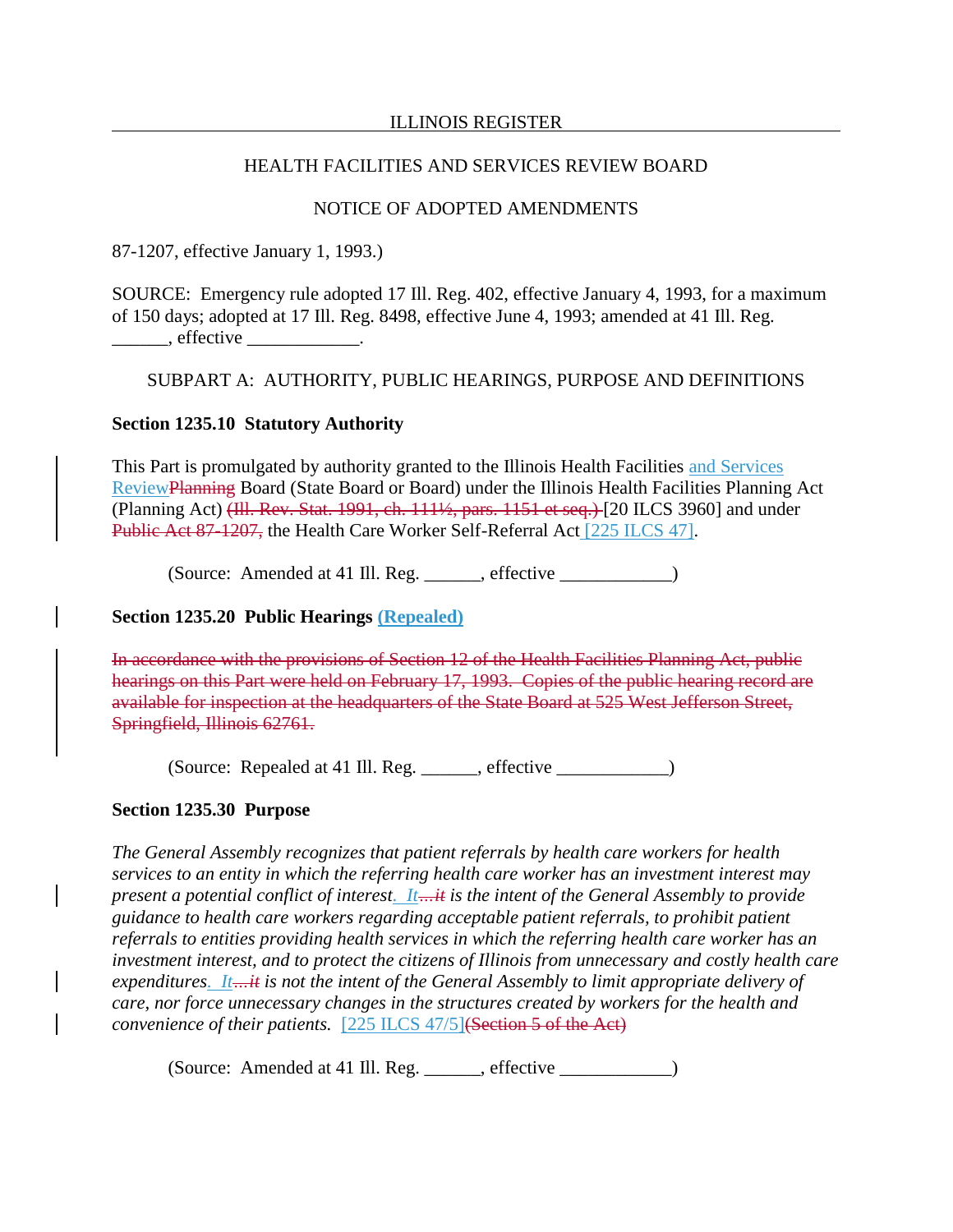### NOTICE OF ADOPTED AMENDMENTS

#### **Section 1235.40 Applicability**

The Health Care Worker Self-Referral Act applies *to referrals for health services made on or after January 1, 1993. However, if a health care worker acquired an investment interest before July 1, 1992, thethis Act shall not apply to referrals made for health services before January 1, 1996.* [225 ILCS 47/10](Section 10 of the Act)

(Source: Amended at 41 Ill. Reg. \_\_\_\_\_\_, effective \_\_\_\_\_\_\_\_\_\_\_\_)

### **Section 1235.50 Definitions**

The following definitions shall apply to the terms used in this Part:

"Act" means the Health Care Worker Self-Referral Act. [225 ILCS 47]

*"Board"* or "State Board" *means the Health Facilities and Services ReviewPlanning Board.* [224 ILCS 47/15(a)](Section 15(a) of the Act)

*"Community" means a metropolitan area for a city, and a county for a rural area.* [225 ILCS 47/20(b)] $(Section 20(b) of the Act)$ 

*"Entity" means any individual, partnership, firm, corporation, or other business that provides health services but does not include an individual who is a health care worker who provides professional services to an individual.* [225 ILCS  $47/15(b)$ ](Section 15(b) of the Act)

*"Group Practice" means a group of 2 or more health care workers legally organized as a partnership, professional corporation, not-for-profit corporation, faculty practice plan or a similar association in which* occurs:

*each health care worker who is a member or employee or an independent contractor of the group provides substantially the full range of services that the health care worker routinely provides, including consultation, diagnosis, or treatment, through the use of office space, facilities, equipment, or personnel of the group;*

*the services of the health care workers are provided through the group, and payments received for health services are treated as receipts of the group; and*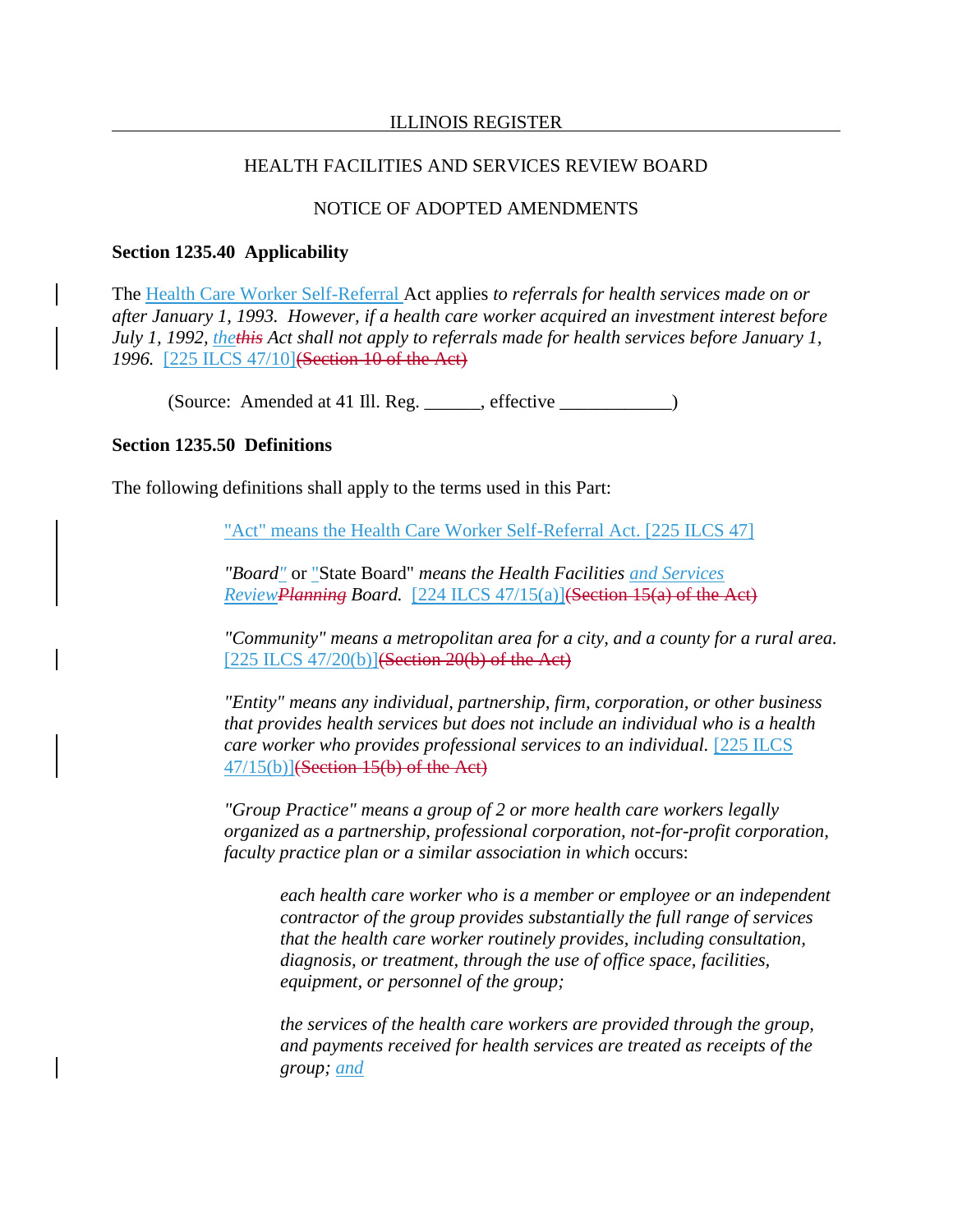## NOTICE OF ADOPTED AMENDMENTS

*the overhead expenses and the income from the practice are distributed by methods previously determined by the group.* [225 ILCS 47/15(c)] (Section 15(c) of the Act)

*"Health Care Worker" means any individual licensed under the laws of this State to provide health services, including but not limited to: dentists licensed under the Illinois Dental Practice Act* [225 ILCS 25]*; dental hygienists licensed under the Illinois Dental Practice Act; nurses and advanced practice nurses licensed under the Illinois Nurse PracticeNursing Act* [225 ILCS 65]*of 1987; occupational therapists licensed under the Illinois Occupational Therapy Practice Act* [225 ILCS 75]*; optometrists licensed under the Illinois Optometric Practice Act of 1987* [225 ILCS 80]*; pharmacists licensed under the Pharmacy Practice Act* [225 ILCS 85]*of 1987; physical therapists licensed under the Illinois Physical Therapy Act* [225 ILCS 90]*; physicians licensed under the Medical Practice Act of 1987* [225 ILCS 60]*; physician assistants licensed under the Physician Assistant Practice Act of 1987* [225 ILCS 95]*; podiatrists licensed under the Podiatric Medical Practice Act of 1987* [225 ILCS 100]*; clinical psychologists licensed under the Clinical Psychologist Licensing Act* [225 ILCS 15]*; clinical social workers licensed under the Clinical Social Work and Social Work Practice Act* [225 ILCS 20]*; speech-language pathologists and audiologists licensed under the Illinois Speech-Language Pathology and Audiology Practice Act* [225 ILCS 110]*; or hearing aid dispensers licensed under the Hearing InstrumentAid Consumer Protection Act* [225 ILCS 50] *or any of their successor Acts.* [225 ILCS  $47/15(d)$ ](Section 15(d) of the Act)

*"Health Services" means health care procedures and services provided by or through a health care worker.* [225 ILCS 47/15(e)](Section 15(e) of the Act)

*"Immediate Family Member" means a health care worker's spouse, child, child's spouse, or a parent.* [225 ILCS 47/15(f)](Section 15(f) of the Act)

*"Investment Interest" means an equity or debt security issued by an entity, including, without limitation, shares ofor stock in a corporation, units or other interests in a partnership, bonds, debentures, notes, or other equity interests or debt instruments except that investment interest does not include interest in a hospital licensed under the laws of the State of Illinois.* [225 ILCS  $47/15(g)$ ](Section 15(g) of the Act)

*"Investor" means an individual or entity directly or indirectly owning a legal or beneficial ownership or investment interest, (such as through an immediate family*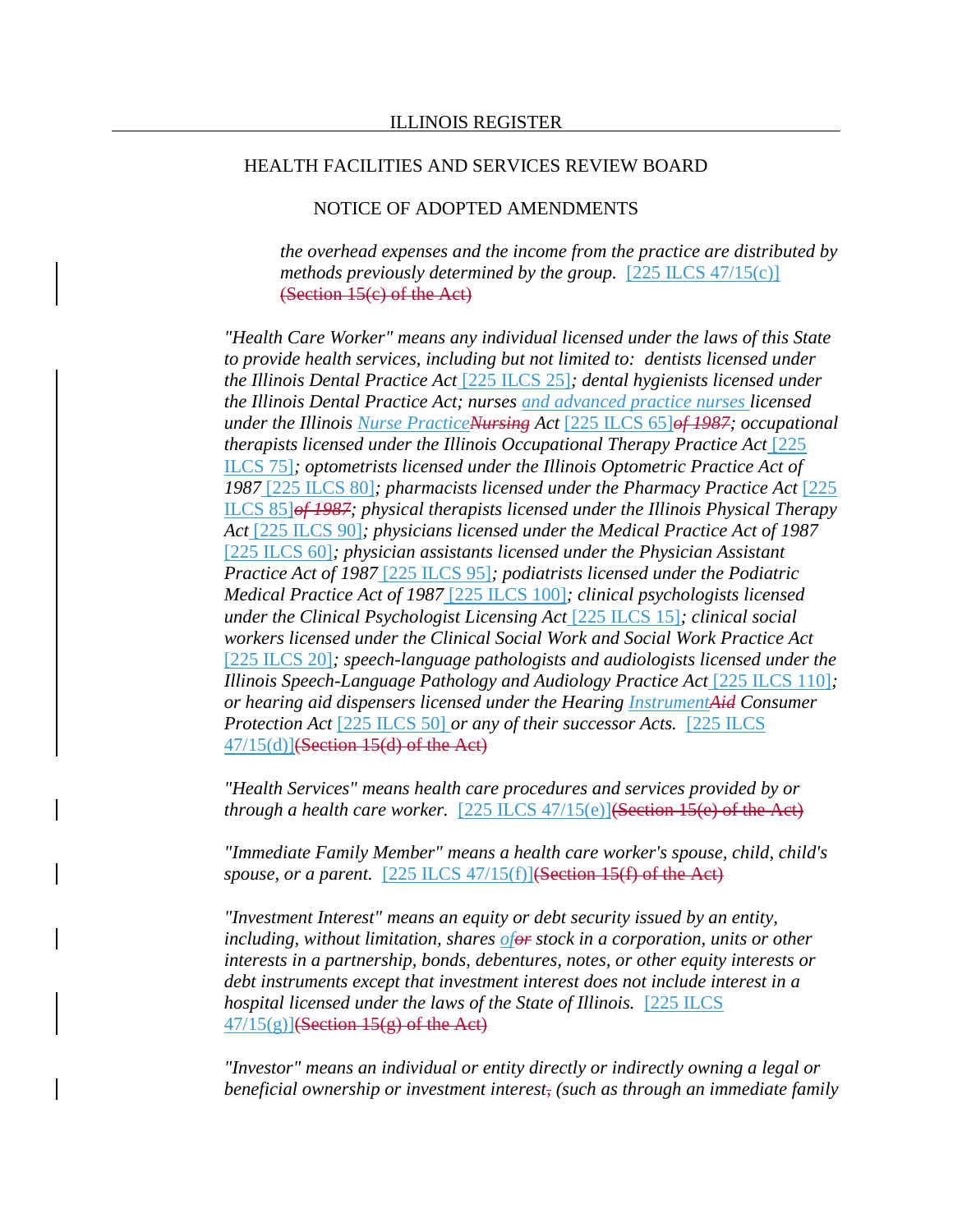## NOTICE OF ADOPTED AMENDMENTS

*member, trust, or another entity related to the investor).* [225 ILCS 47/15(h)](Section 15(h) of the Act)

"Metropolitan Area" means a geographically identified area consisting of community areas or townships (as applicable) not to exceed a population of 50,000 people.

*"Office Practice" includes the facility or facilities at which a health care worker, on an ongoing basis, provides or supervises the provision of professional health services to individuals.* [225 ILCS 47/15(i)](Section 15(i) of the Act)

*"Referral" means any referral of a patient for health services, including, without limitation:*

*The forwarding of a patient by one health care worker to another health care worker or to an entity outside the health care worker's office practice or group practice that provides health services.* (Section 15(j) of the Act)

*The request or establishment by a health care worker of a plan of care outside the health care worker's office practice or group practice that includes the provision of any health services.* [225 ILCS 47/15(j)](Section  $15(i)$  of the Act)

"Rural Area" means any geographic area located outside a metropolitan statistical area as defined by the U.S. Census Bureau.

(Source: Amended at 41 Ill. Reg. \_\_\_\_\_\_, effective \_\_\_\_\_\_\_\_\_\_\_\_)

## SUBPART B: REFERRALS

#### **Section 1235.100 Prohibited Referrals**

The following patient referrals are prohibited under the Act:

- a) patient referrals *to an entity outside the health care worker's office or group practice in which the health care worker is an investor, unless:*
	- 1) *the health care worker directly provides health services within the entity and will be personally involved with the provision of care to the referred patient* [225 ILCS 47/20(a)]; (Section 20(a) of the Act), or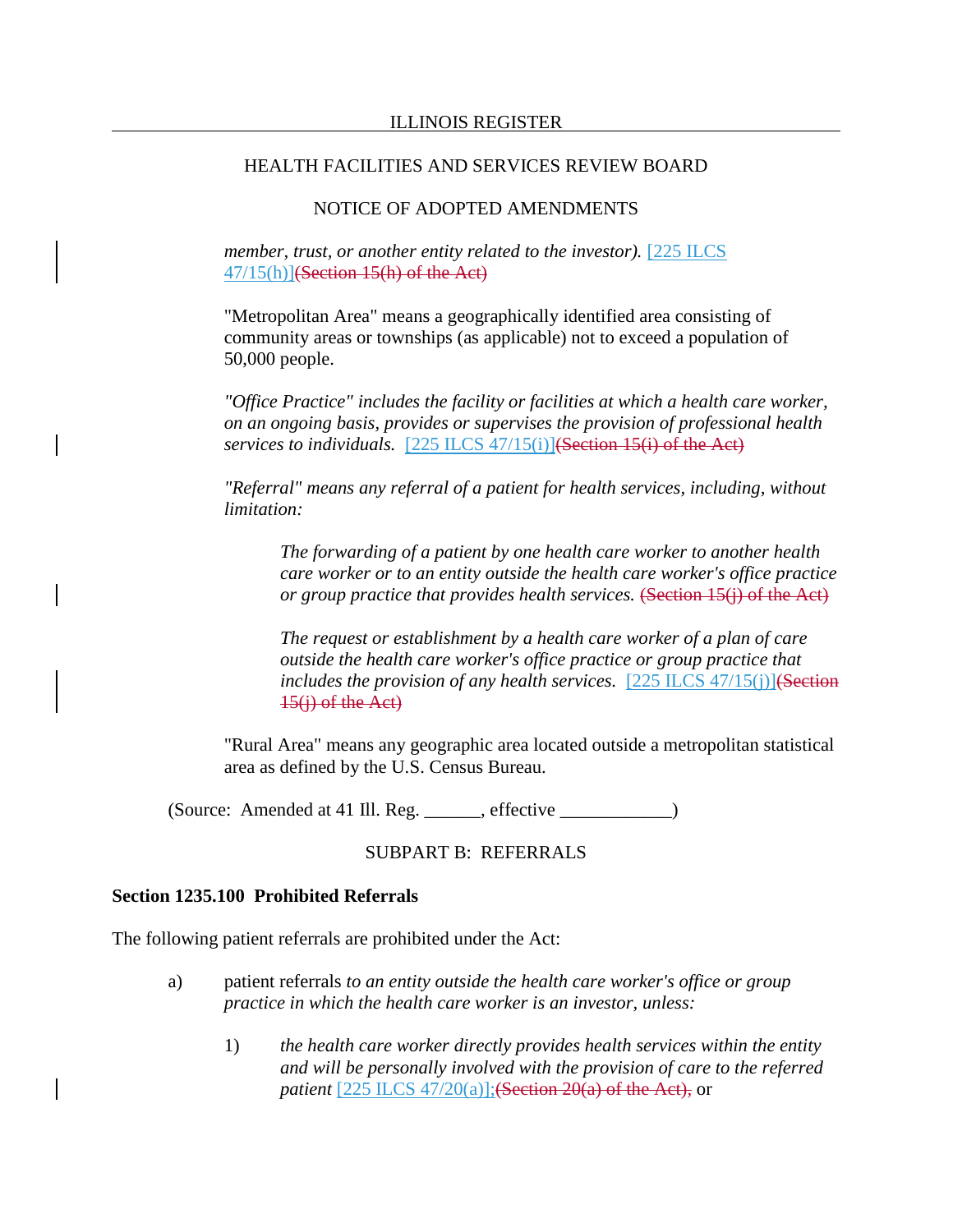## NOTICE OF ADOPTED AMENDMENTS

- 2) the State Board approves an exception pursuant to Section 1235.200;
- b) patient *referrals to another health care worker or entity based upon the condition that the health care worker or entity will make referrals with an intent to evade the prohibitions of the Self-Referral-Act by inducing patient referrals thatwhich would be prohibited if the health care worker or entity made the referral directly* [225 ILCS 47/20(e)] $(Section 20(e)$  of the Act);
- c) patient referrals to a publicly traded entity in which the health care worker has an investment interest that does not comply with the following provisions:
	- 1) *The entity is listed for trading on the New York Stock Exchange or on the American Stock Exchange, or is a national market system security traded under an automated inter-dealer quotation system operated by the National Association of Securities Dealers* [225 ILCS  $47/20(c)(1)$ ](Section 20(c)(1) of the Act); and
	- 2) *The entity had, at the end of the corporation's most recent fiscal year, total net assets of at least \$30,000,000 related to the furnishing of health services* [225 ILCS 47/20(c)(2)](Section 20(c)(2) of the Act); and
	- 3) *Any investment interest obtained after January 1, 1993 is traded on the exchanges listed in* subsection*Section 1235.100(c)(1) above after the entity became a publicly traded corporation* [225 ILCS 47/20(c)(3)](Section 20(c)(3) of the Act); and
	- 4) *The entity markets or furnishes its services to referring health care worker investors and other health care workers on equal terms* [225 ILCS  $47/20(c)(4)$ ](Section 20(c)(4) of the Act); and
	- 5) *All stock held in such publicly traded companies, including stock held in the predecessor privately held company, shall be of one class without preferential treatment as to status or remuneration* [225 ILCS  $47/20(c)(5)$ ](Section 20(c)(5) of the Act); and
	- 6) *The entity does not loan funds or guarantee any loans for health care workers who are in a position to be referred to an entity* [225 ILCS]  $47/20(c)(6)$ ](Section 20(c)(6) of the Act); and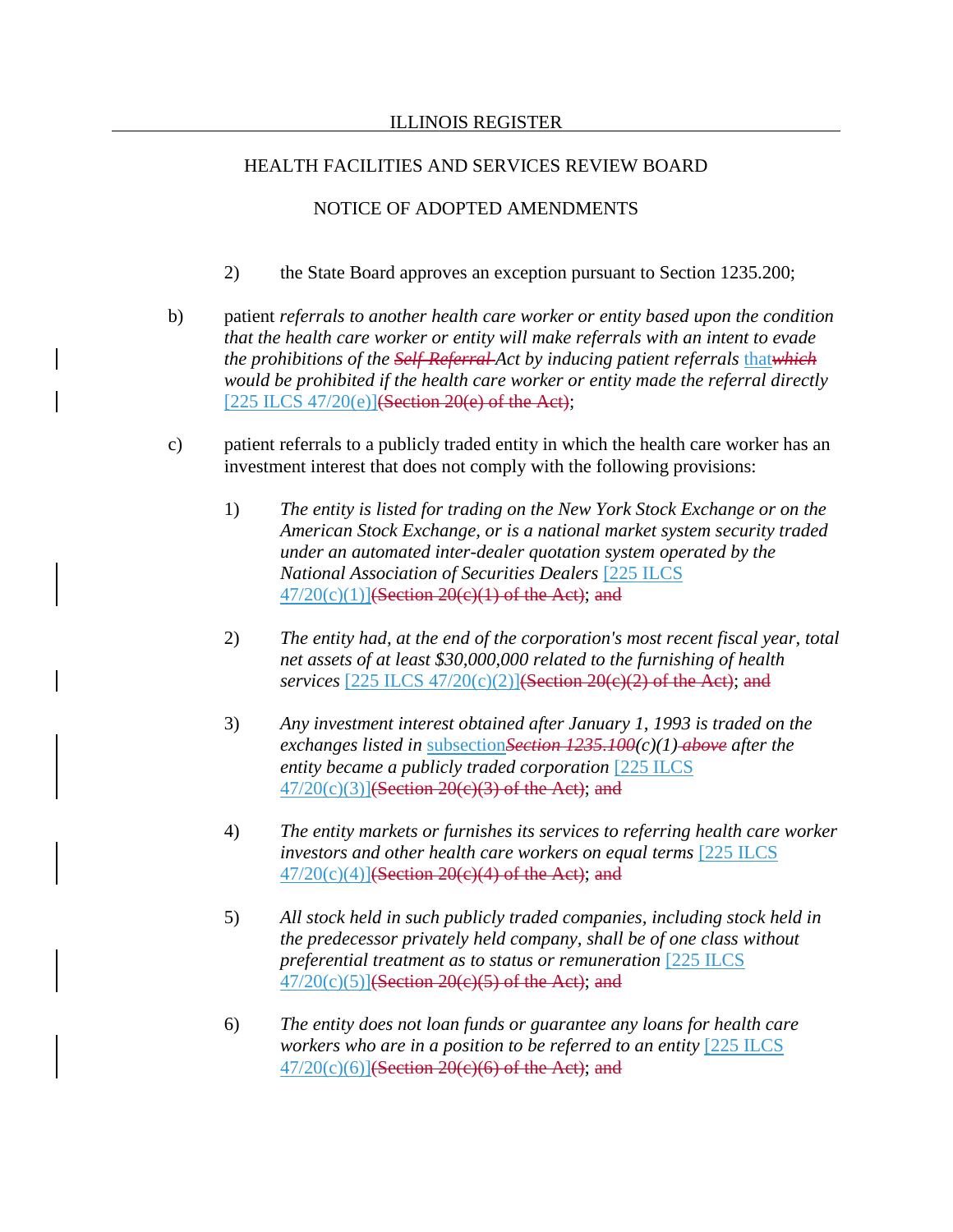## NOTICE OF ADOPTED AMENDMENTS

- 7) *The income on the health care worker's investment is tied to the health care worker's equity in the entity rather than to the volume of referrals made* [225 ILCS 47/20(c)(7)]<del>(Section 20(c)(7) of the Act)</del>; and
- 8) *The investment interest does not exceed ½ of 1% of the entity's total equity.* [225 ILCS 47/20(c)(8)](Section 20(e)(8) of the Act)

(Source: Amended at 41 Ill. Reg. \_\_\_\_\_\_, effective \_\_\_\_\_\_\_\_\_\_\_\_)

## **Section 1235.110 Allowable Referrals**

All patient referrals other than those prohibited by Section 1235.100 are allowable under the Act. In addition, *a health care worker may refer a patient, who is a member of a health maintenance organization ("HMO)" licensed in this State, for health services to anany entity, outside the health care worker's office or group practice, in which the health care worker is an investor, provided that any such referral is made pursuant to a contract with the HMO.* [225 ILCS  $47/20(h)$ ](Section 20(h) of the Act)

(Source: Amended at 41 Ill. Reg. \_\_\_\_\_\_, effective \_\_\_\_\_\_\_\_\_\_\_\_)

# SUBPART C: COMMUNITY NEED EXCEPTION

# **Section 1235.200 Introduction**

One of the stated goals of the Health Care Worker Self-Referral Act is to *"prohibit patient referrals to entities providing health services in which the referring health care worker has an investment interest<sup>"</sup>*. [225 ILCS 47/5]<del>(Section 5 of the Act)</del> This provision can be tempered through the use of an exception for community need. AAs a concept community need can be segmented into two principal components: need for a particular service and the existence and availability of alternative financing. An applicant for a community need exception must document compliance with both principal components.

(Source: Amended at 41 Ill. Reg. \_\_\_\_\_\_, effective \_\_\_\_\_\_\_\_\_\_\_\_)

# **Section 1235.210 Community Need**

- a) A health care worker may invest in, and refer to, an entity if the State Board determines that:
	- 1) in a referral arrangement, alternative financing does not exist; and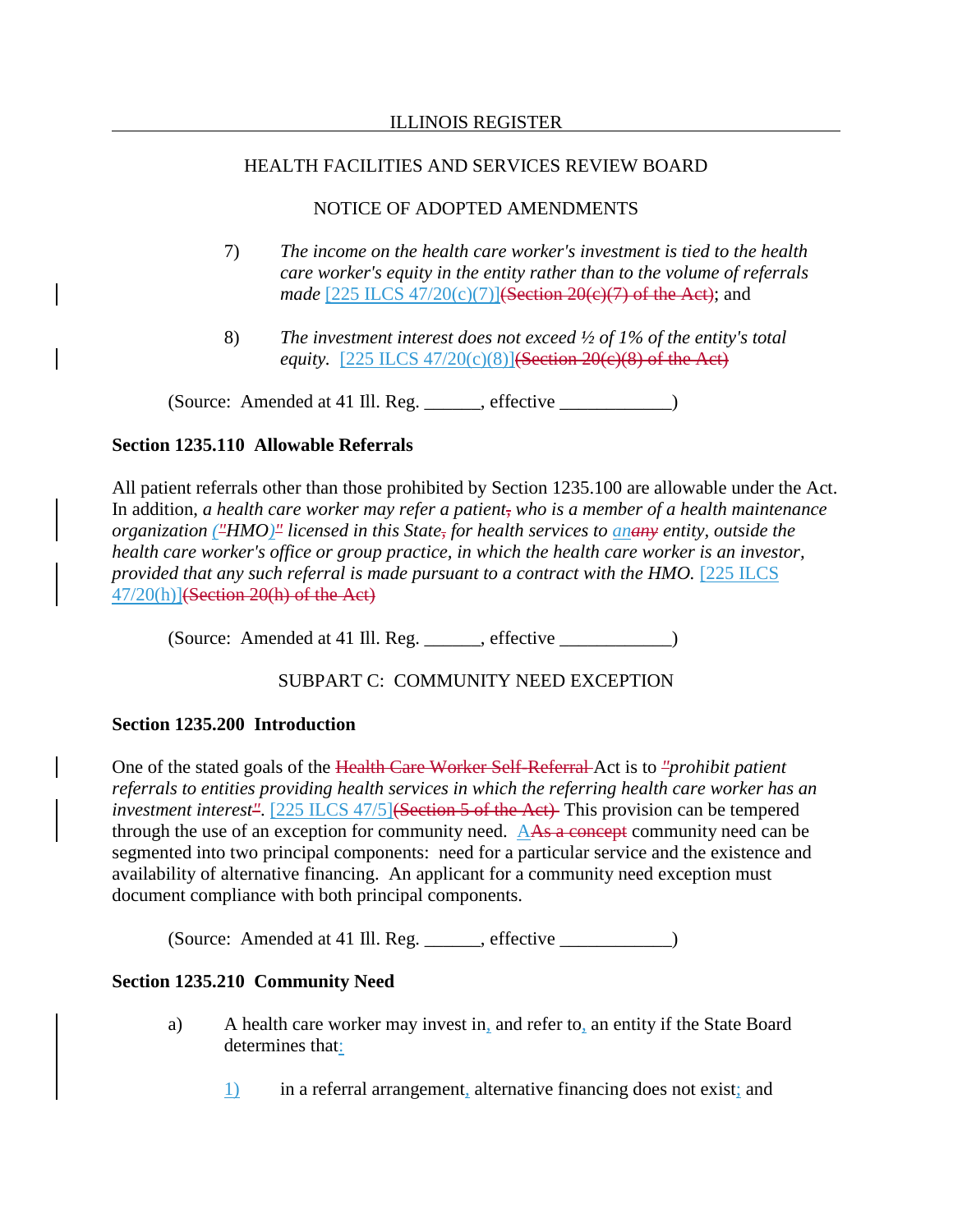## NOTICE OF ADOPTED AMENDMENTS

- 2) that a demonstrated need for the service is present in the community.
- b) The health care worker must document any of the following to demonstrate community need:
	- 1) there is no other entity within the community that provides the medical service proposed; or
	- 2) if the health service currently exists within the community, the use of these facilities can be shown to be a hardship for patients due to factors such as excessive (over 45 minutes) travel time to obtain service, existing admission or treatment policies of other entities thatwhich restrict the availability of the service, or perceived quality concerns by the general public involving existing providers that which restrict the use of the such services; or
	- 3) *the entity is formed to own or lease medical equipment* that*which* will *replace obsolete or otherwise inadequate equipment* that is *in or under the control of a hospital located in a federally designated health manpower shortage area* [225 ILCS 47/20(b)(3)](Section 20(b)(3) of the Act) as documented by:
		- A) excessive downtime and high maintenance costs; or
		- B) the equipment representing an advancement in technology thatwhich will make available medical procedures not possible on existing equipment.

(Source: Amended at 41 Ill. Reg. effective )

## **Section 1235.220 Alternative Financing**

- a) A health care worker may invest in and refer to an entity if the State Board determines a demonstrated community need exists and that alternative financing is not, or was not, available.
- b) The health care worker must document that:
	- 1) *individuals who are not in a position to refer patients to an entity are or*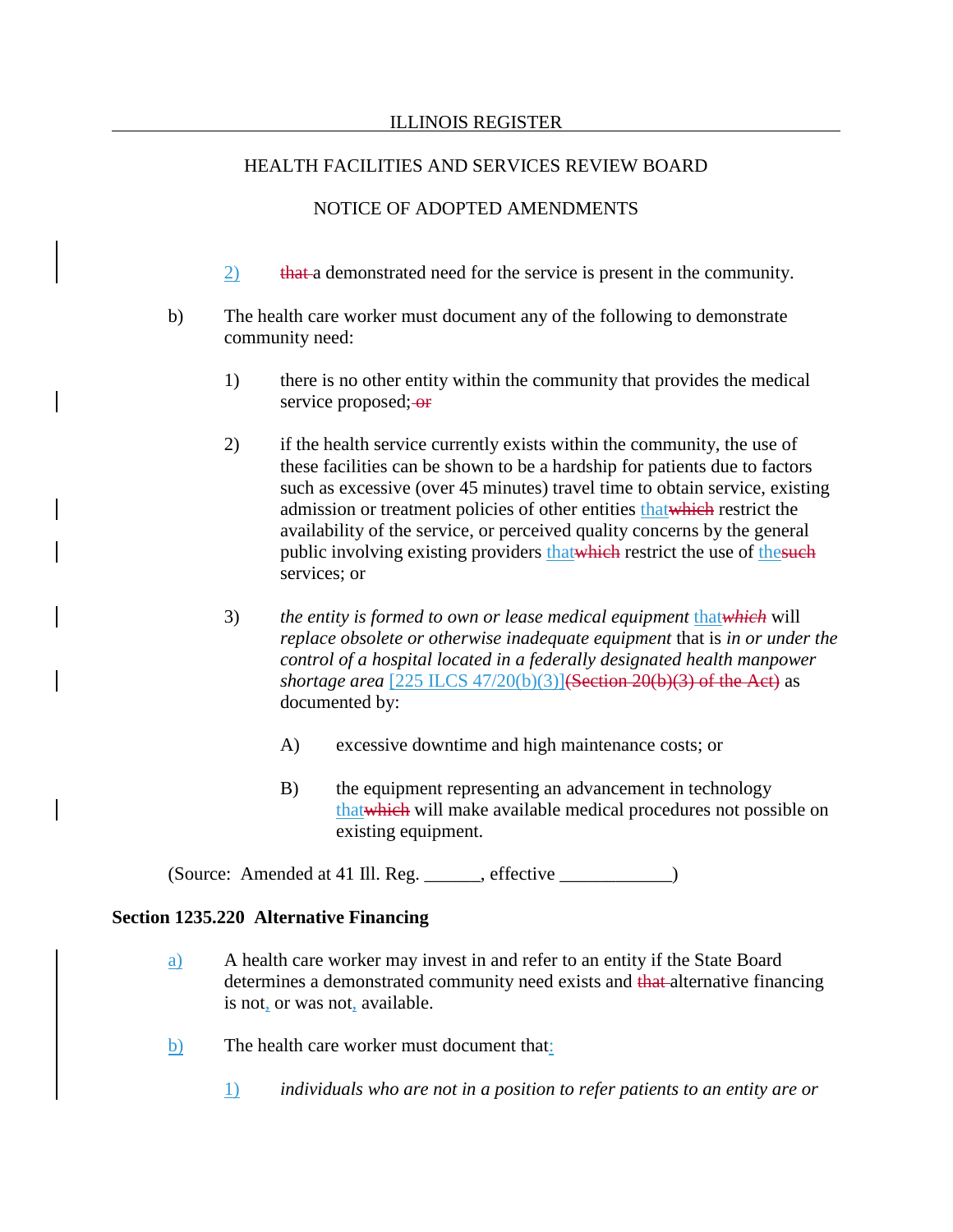## NOTICE OF ADOPTED AMENDMENTS

*were given a bona fide opportunity to also invest in the entity on the same terms as those offered a referring health care worker* [225 ILCS  $47/20(b)(1)$ ](Section 20(b)(1) of the Act); and that

- 2) the such investment was not forthcoming.
- c) Documentation shall consist of copies of all information that supports this position.

(Source: Amended at 41 Ill. Reg. \_\_\_\_\_\_, effective \_\_\_\_\_\_\_\_\_\_\_\_\_\_\_\_\_\_\_\_\_\_\_\_\_\_\_\_\_\_

## **Section 1235.230 Assurances**

In addition to documenting compliance with **Sections** 1235.210 and 1235.220, a health care worker must document compliance with the assurances and conditions of this Section. Documentation shall consist of a written profile demonstratingas to how compliance will occur and copies of all supporting documentation. Assurances and conditions are that:

- a) That *no health care worker who invests shall be required or encouraged to make referrals to the entity or otherwise generate business as a condition of becoming or remaining an investor;* and
- b) That *the entity shall market or furnish its services to referring health care worker investors and other investors on equal terms;* and
- c) That *the entity shall not loan funds or guarantee any loans for health care workers who are in a position to refer to an entity;* and
- d) That *the income on the health care worker's investment shall be tied to the health care worker's equity in the facility, rather than to the volume of referrals made;* and
- e) That *any investment contract between the entity and the health care worker shall not include any covenant or non-competition clause that prevents a health care worker from investing in other entities*; and
- f) That *when making a referral, a health care worker must disclose* his or her *investment interest in an entity to the patient being referred to that such entity. If alternative facilities are reasonably available, the health care worker must provide the patient with a list of alternative facilities. The health care worker*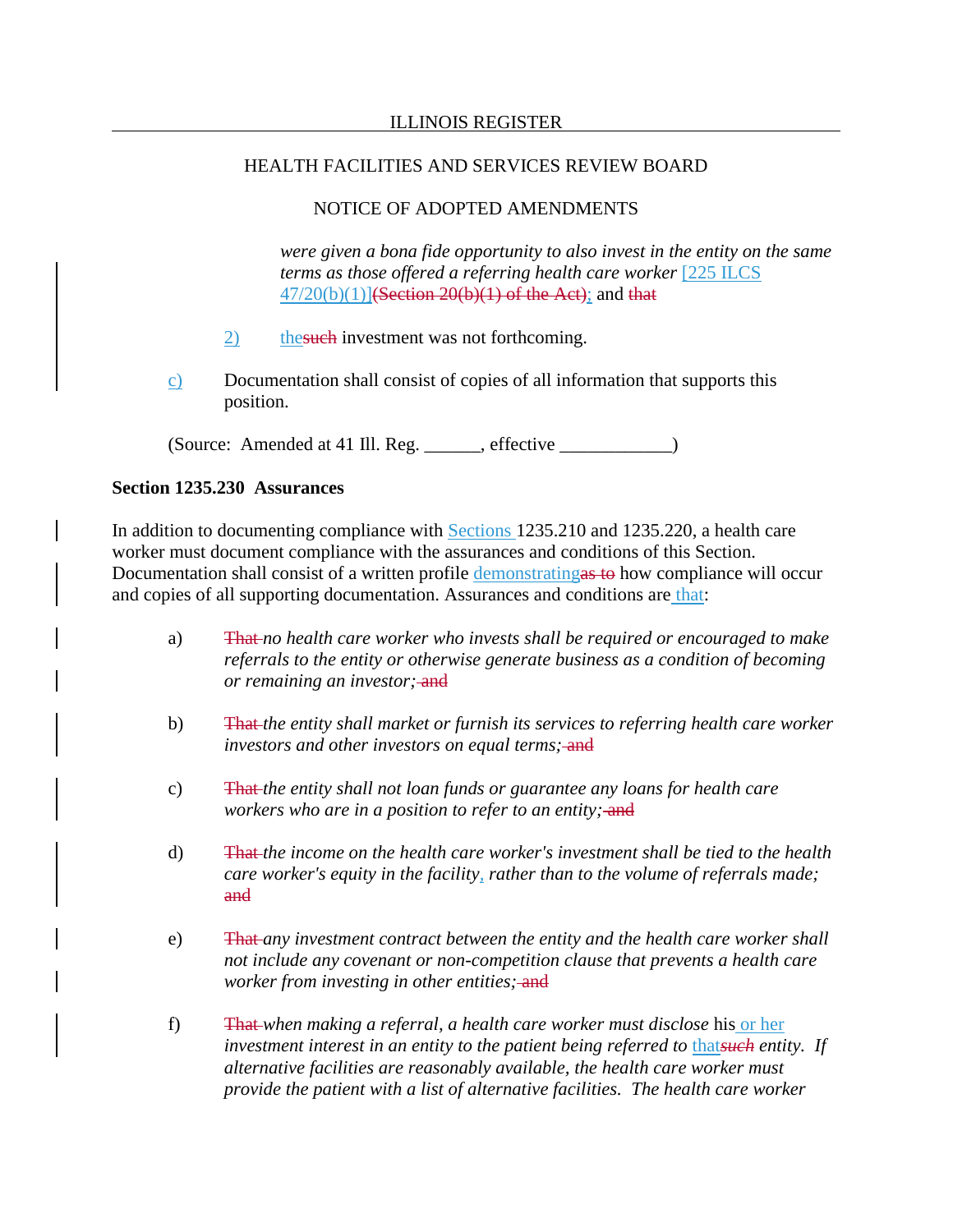## NOTICE OF ADOPTED AMENDMENTS

*shall inform patients that they have the option to use an alternative facility other than one in which the health care worker has an investment interest. The and the patient will not be treated differently by the health care worker if the patient chooses to use another entity. This shall be applicable to all health care worker investors, including those who provide direct care or services for their patients in entities outside their office practices;* and

- g) That *if a third party payer requests information with regard to a health care worker's investment interest, the same shall be disclosed*; and
- h) That *the entity shall establish an internal utilization review program to ensure that investing health care workers provided appropriate or necessary utilization;* and
- i) That *if a health care worker's financial interest in an entity is incompatible with a referred patient's interest, the health care worker shall make alternative arrangements for the patient's care* [225 ILCS 47/20(b)(2) through (10)](Section 20(b) of the Act); and
- j) That all documentation required by the State Board to confirm that all assurances have been met will be provided upon request for a period of two years following exception issuance.

(Source: Amended at 41 Ill. Reg. effective )

## **Section 1235.240 Application for Exception – Completeness Review**

- a) Each application for exception must be submitted to the State Board in writing at the offices of the Executive Secretary, 525 W. Jefferson Street,  $2<sup>nd</sup>$  Floor, Springfield IL 62761.
- b) The application must contain the following information in order to be complete:
	- 1) The name and identifying information of the health care worker requesting the exception;
	- 2) The information and documentation regarding community need required in Section 1235.210;
	- 3) The information and documentation regarding alternative financing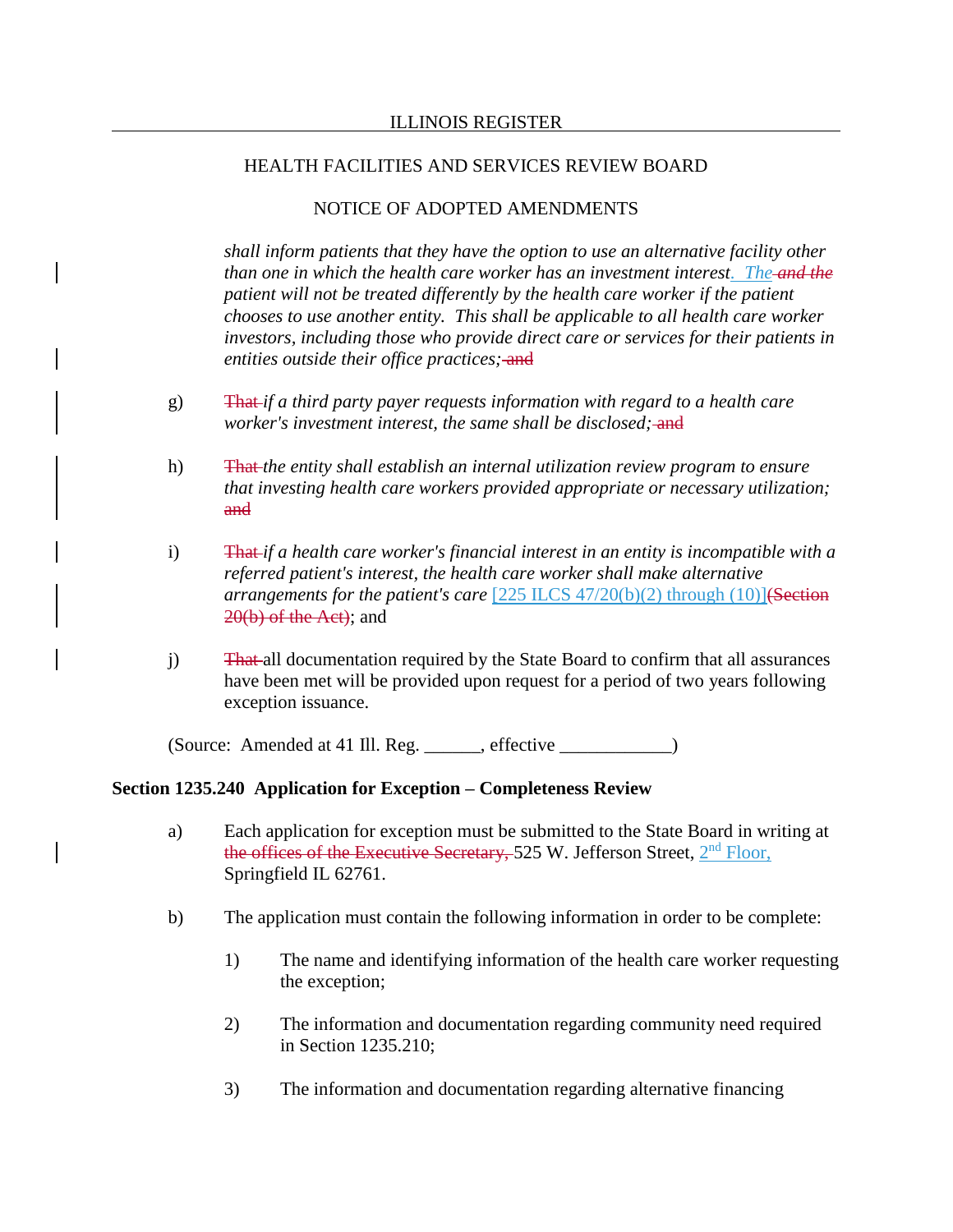## NOTICE OF ADOPTED AMENDMENTS

required in Section 1235.220;

- 4) Documentation of the assurances required in Section 1235.230;
- 5) Certification and notarized signature of the applicant health care worker that the information and documentation contained in the application for exception is true and correct to the best of his or her information and belief.
- c) Board staffThe Executive Secretary shall review the application to determine if all required information of completion has been submitted. Board staff The Executive Secretary may request the health care worker to submit additional information regarding completion.
- d) The Executive Secretary shall provide to the State Board a copy of the application and any additional information received from the health care worker for a determination of completeness. The State Board staff shall determine whether the request is substantially complete within 10 have no more than 45 days from receiving the date of receipt of the application for exception to determine completeness. A determination of completeness requires seven affirmative votes and shall be based on a finding by the State Board that the health care worker has provided the required information. Failure to obtain seven affirmative votes results in a finding that the application is incomplete.
- e) A health care worker may submit additional information to the State Board for an application for exception that which has been deemed incomplete. The State Board staff shall re-evaluate the application for completeness based upon the additional information received. Any application for exception that which is not complete within 3060 days afterof a State Board finding of incompleteness shall be null and void and considered withdrawn.
- f) All information submitted in conjunction with an application for exception shall be considered public information and shall be subject to disclosure in the course of the State Board deliberations in conformance with the provisions of the Open Meetings Act [5 ILCS 120). Such information may be further disclosed in conformance with the provisions of the Freedom of Information Act [5 ILCS 140<sup>-</sup>) and 2 III. Adm. Code 1925the rules and regulations promulgated thereunder.

(Source: Amended at 41 Ill. Reg. \_\_\_\_\_\_, effective \_\_\_\_\_\_\_\_\_\_\_\_)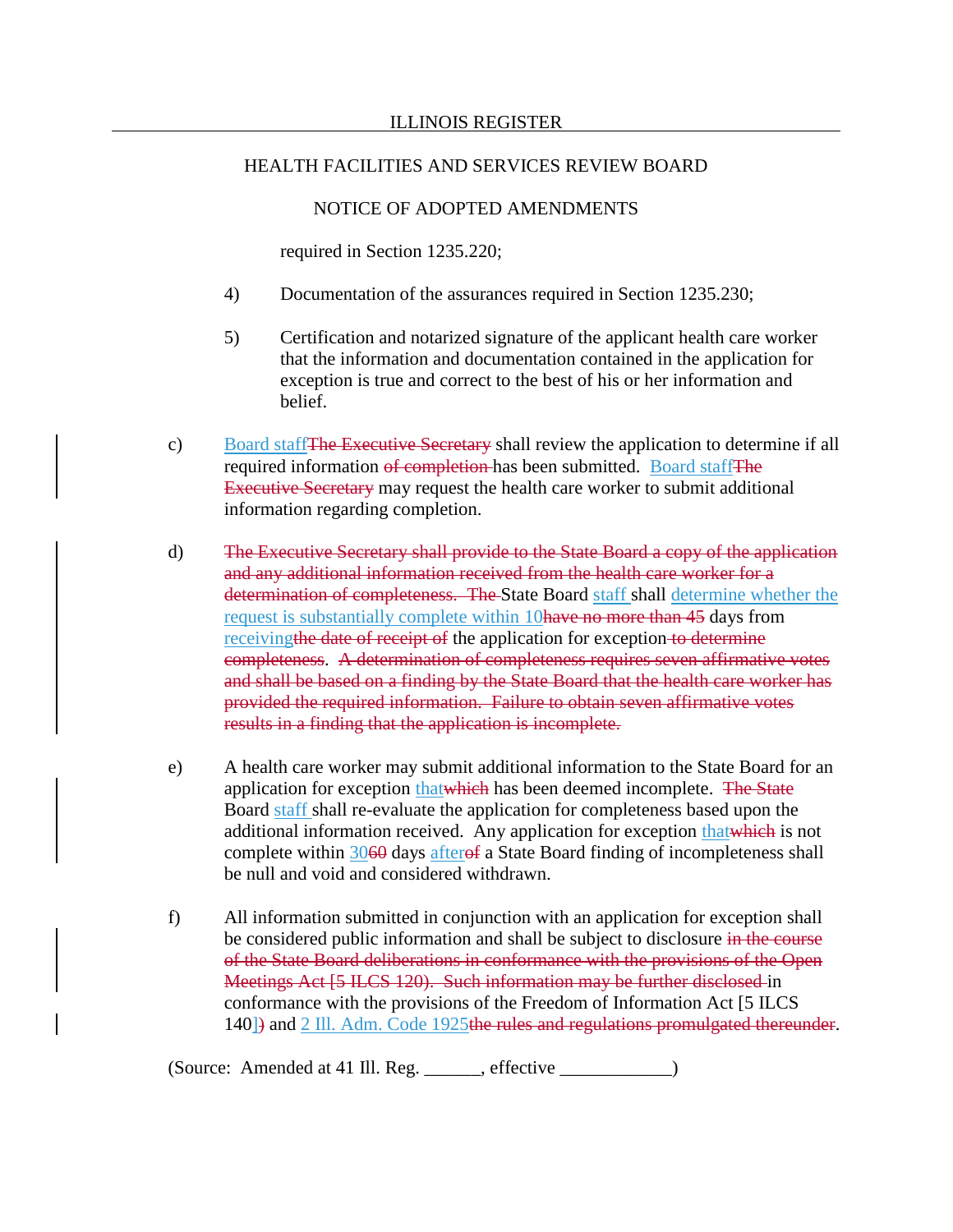## NOTICE OF ADOPTED AMENDMENTS

### **Section 1235.250 Application for Exception – State Board Review**

- a) The State Board shall approve or deny an application for exception within 90 days from the date on which the application was deemed complete. Failure to act on an application within the 90 day review period, *shall mean that no alternative is practical based upon the factsfactors set forth in the completed* application and shall constitute approval of the application. [225 ILCS 47/20(b)](Section 20(b) of the Act)
- b) During the course of review, the State Board may request supplemental information from the health care worker. The State Board may, within the 90 day review period, defer action on the application until such time as the supplemental information has been received.
- c) Approval of an application for exception requires seven affirmative votes and shall be based on a finding by the State Board that the health care worker has documented compliance with the provisions of this Subpart and the Act. Failure to obtain seven affirmative votes shall constitute denial of the application for exception.
- cd) Action taken by the State Board on an application for exception shall constitute a final administrative decision and shall be subject to the provisions of the Administrative Review Law [735 ILCS 5/Art. III].
- de) Pursuant to an approved application for exception, a health care worker may invest in, and refer patients to, the specific entity identified in the application, whether or not the health care worker provides direct services within thatsaid entity, based upon his or her having demonstrated community need for the entity and the unavailability of alternative financing.

(Source: Amended at 41 Ill. Reg. \_\_\_\_\_\_, effective \_\_\_\_\_\_\_\_\_\_\_\_)

## SUBPART D: STATE BOARD ADVISORY OPINIONS

## **Section 1235.310 Request for Opinion – Completeness Review**

a) A request for an advisory opinion must be made by a health care worker, in writing, on forms as may be prescribed by the State Board and submitted to the State Board at Office of the Executive Secretary, 525-535 West Jefferson Street, 2<sup>nd</sup> Floor, Springfield IL, Illinois 62761.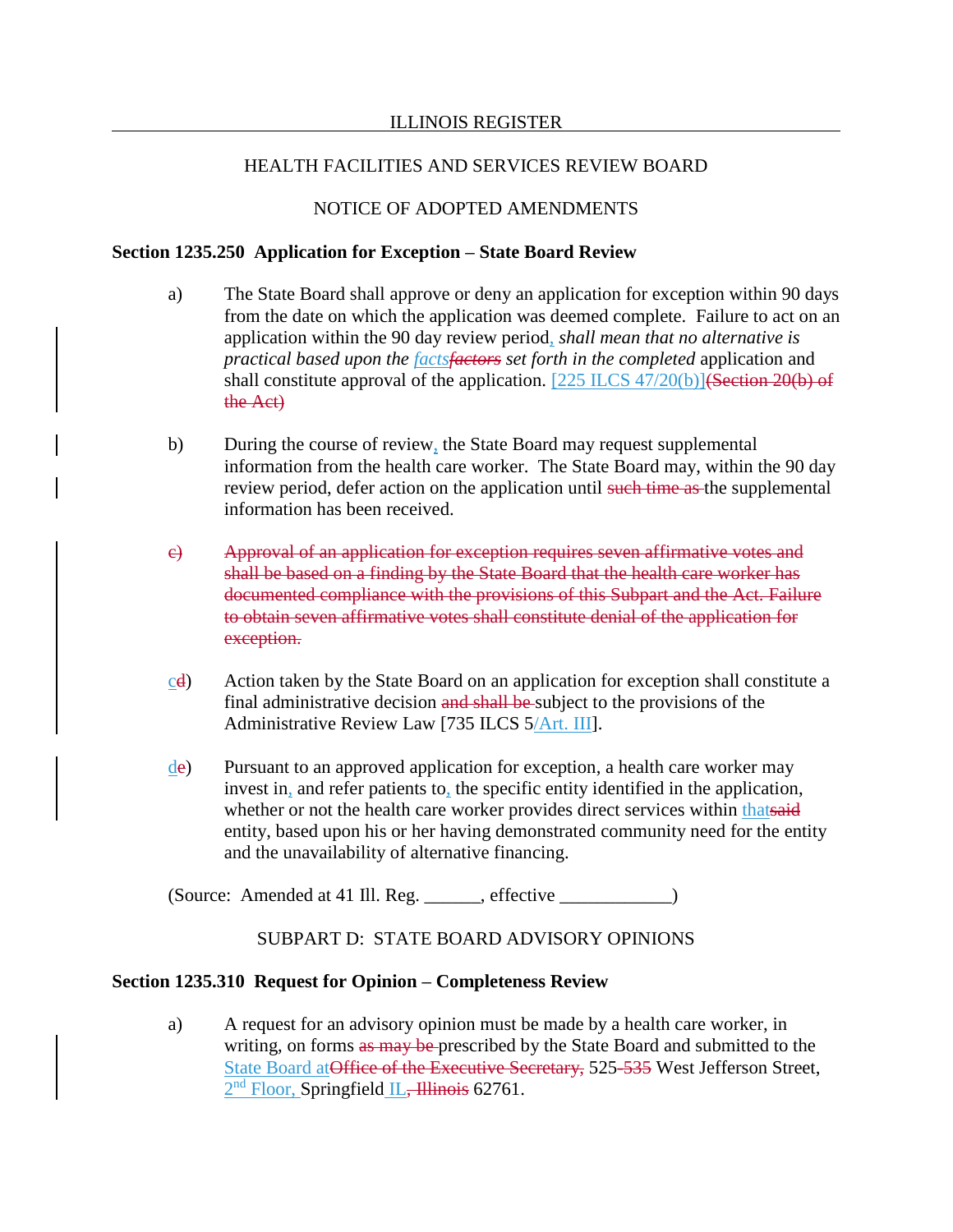#### ILLINOIS REGISTER

#### HEALTH FACILITIES AND SERVICES REVIEW BOARD

## NOTICE OF ADOPTED AMENDMENTS

- b) The request must contain the following information in order to be complete:
	- 1) The name and identifying information of the health care worker requesting the opinion;
	- 2) Identification of the entity and description of the health care services being provided or proposed by or through the entity;
	- 3) The type and amount of existing or proposed investment interest in the entity;
	- 4) A description of the nature of the investment interest and copies of any existing or proposed documents between the health care worker and the entity, including but not limited to leases, contracts, organizational documents, etc.
	- 5) Certification and notarized signature of the health care worker requesting the opinion that the information contained in the request for opinion and supporting documentation is true and correct to the best of his or her information and belief.
- c) Board staffThe Executive Secretary shall review the request to determine whether all required information has been submitted. Board staffThe Executive Secretary may request the health care worker to submit additional information.
- d) Board staffThe Executive Secretary shall submit a copy of the request for advisory opinion and any additional information received from the health care worker to the State Board. The State Board shall determine whether the request is substantially complete within 1045 days after receiving from the date of receipt of the request for advisory opinion. A determination of completeness requires seven affirmative votes and shall be based on a finding by the State Board that the health care worker has provided the required information. A request which fails to receive seven affirmative votes shall be deemed incomplete.
- e) A health care worker may submit additional information to the State Board for a request for advisory opinion that which has been deemed incomplete. The State Board staff shall re-evaluate the request for completeness based upon the additional information received. Any incomplete request for advisory opinion thatwhich is not complete within 3060 days afterof a State Board determination